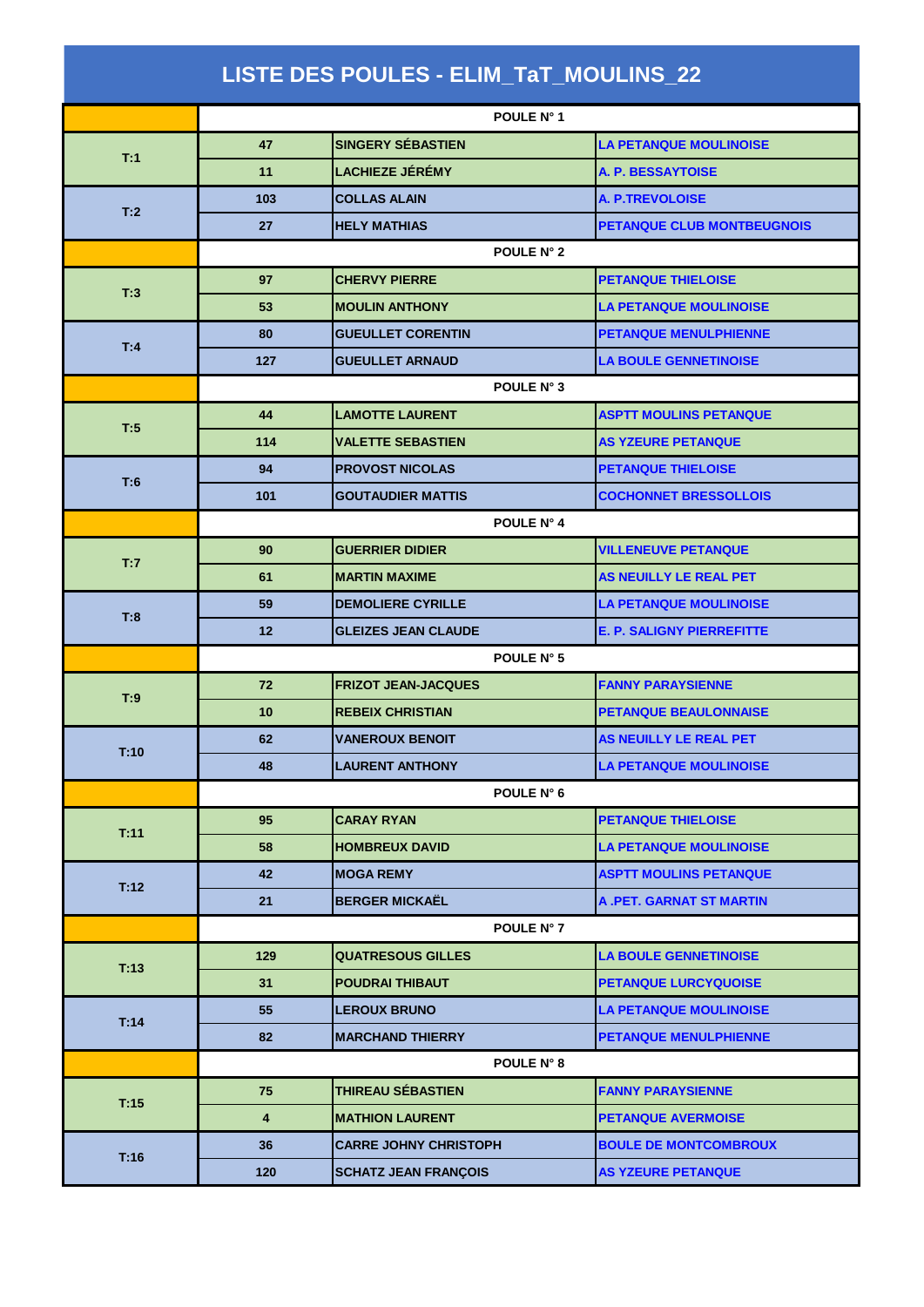|      | POULE N° 9   |                           |                                   |  |
|------|--------------|---------------------------|-----------------------------------|--|
| T:17 | 71           | <b>GUICHARD THIERRY</b>   | <b>FANNY PARAYSIENNE</b>          |  |
|      | 91           | <b>APERT FREDERIC</b>     | <b>VILLENEUVE PETANQUE</b>        |  |
|      | 33           | <b>PERON ENGUERRAN</b>    | PETANQUE LURCYQUOISE              |  |
| T.18 | 54           | <b>AUZELLE ANDRÉ</b>      | <b>LA PETANQUE MOULINOISE</b>     |  |
|      |              | POULE N° 10               |                                   |  |
| T:19 | 66           | <b>MONNET DAVID</b>       | <b>FANNY PARAYSIENNE</b>          |  |
|      | 8            | <b>LESBRE THIBAUT</b>     | <b>PETANQUE BEAULONNAISE</b>      |  |
| T:20 | 87           | <b>SILVANO LUCIEN</b>     | <b>PETANQUE MENULPHIENNE</b>      |  |
|      | 20           | <b>BAUDINOT MARC</b>      | <b>PETANQUE DOMPIERROISE</b>      |  |
|      | POULE N° 11  |                           |                                   |  |
| T:21 | 88           | <b>CHEVALIER PATRICK</b>  | <b>PETANQUE MENULPHIENNE</b>      |  |
|      | 115          | <b>DANTU ROMAIN</b>       | <b>AS YZEURE PETANQUE</b>         |  |
| T:22 | 63           | <b>BOISTARD LAURENT</b>   | AS NEUILLY LE REAL PET            |  |
|      | 24           | <b>LANTIER SÉBASTIEN</b>  | <b>PETANQUE CLUB MONTBEUGNOIS</b> |  |
|      | POULE N° 12  |                           |                                   |  |
| T:23 | 30           | <b>POUDRAI GILLES</b>     | <b>PETANQUE LURCYQUOISE</b>       |  |
|      | 118          | <b>BELLERY GILLES</b>     | <b>AS YZEURE PETANQUE</b>         |  |
| T:24 | 99           | <b>PERROT BERNARD</b>     | <b>PETANQUE TOULONNAISE</b>       |  |
|      | 108          | <b>PRIEUR DIDIER</b>      | <b>A. P.TREVOLOISE</b>            |  |
|      | POULE N° 13  |                           |                                   |  |
| T:25 | 29           | <b>LEGRAND PIERRE</b>     | PETANQUE LURCYQUOISE              |  |
|      | 19           | <b>CHEVALIER JORDAN</b>   | <b>PETANQUE DOMPIERROISE</b>      |  |
| T:26 | 110          | <b>PLACE GÉRARD</b>       | <b>A. P.TREVOLOISE</b>            |  |
|      | 52           | <b>BILLAUD CLAUDE</b>     | <b>LA PETANQUE MOULINOISE</b>     |  |
|      |              | POULE N° 14               |                                   |  |
| T:27 | $\mathbf{1}$ | <b>CORDONNIER PATRICK</b> | <b>PETANQUE AVERMOISE</b>         |  |
|      | 98           | <b>EVRARD MAURICE</b>     | <b>PETANQUE TOULONNAISE</b>       |  |
| T:28 | 57           | <b>LECAT JEAN-PAUL</b>    | LA PETANQUE MOULINOISE            |  |
|      | 86           | <b>BUISSONNIER BENOIT</b> | <b>PETANQUE MENULPHIENNE</b>      |  |
|      |              | POULE N° 15               |                                   |  |
| T:29 | 26           | <b>LANTIER ALLAN</b>      | PETANQUE CLUB MONTBEUGNOIS        |  |
|      | 122          | <b>CHASSERY ROMAIN</b>    | <b>AS YZEURE PETANQUE</b>         |  |
| T:30 | 125          | <b>BESSAT RÉMY</b>        | PET DU VAL DE BESBRE              |  |
|      | 85           | <b>SOUVERAIN FRANCK</b>   | <b>PETANQUE MENULPHIENNE</b>      |  |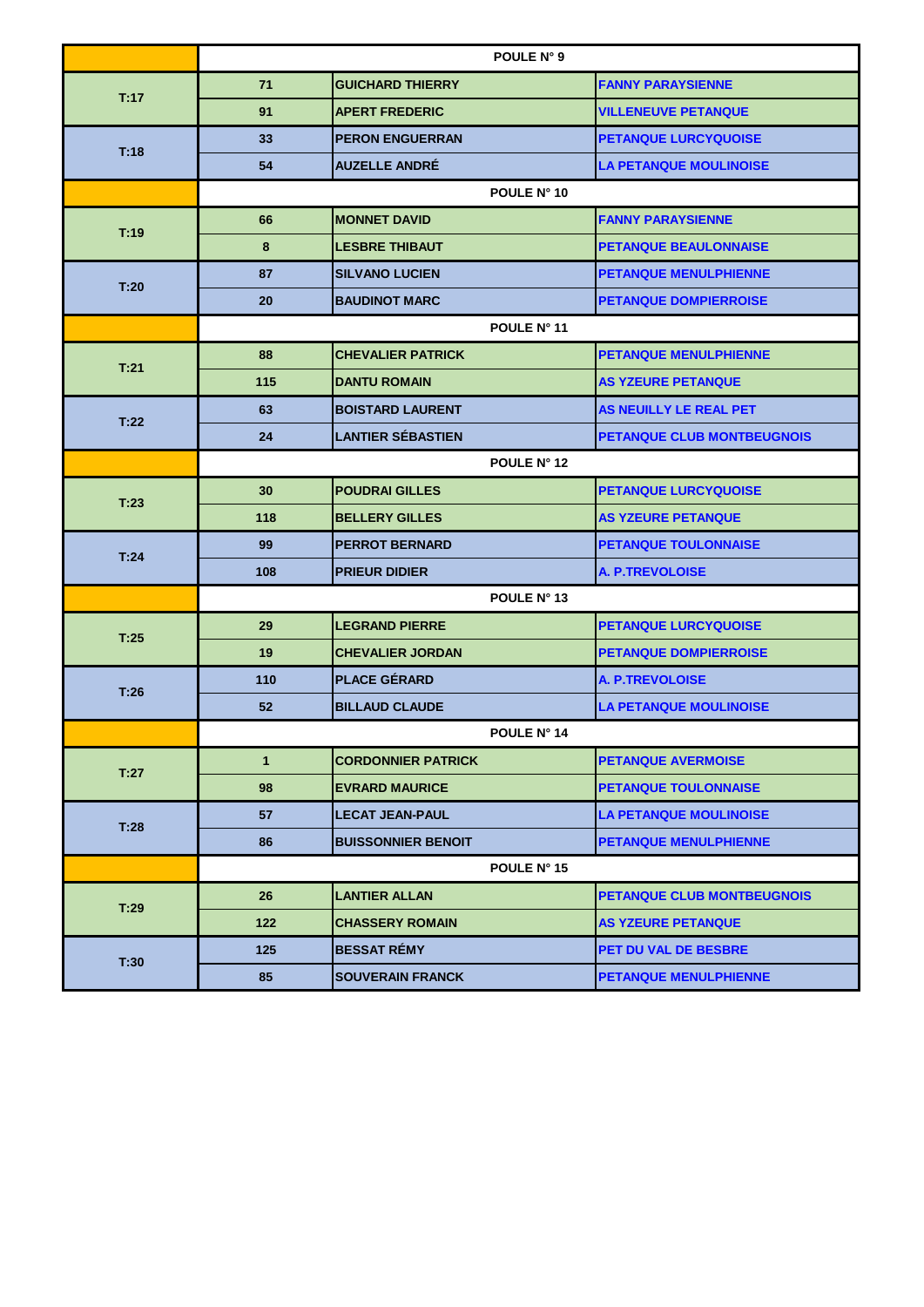|      | POULE N° 16 |                               |                                   |  |
|------|-------------|-------------------------------|-----------------------------------|--|
| T:31 | 67          | <b>GONNET SYLVAIN</b>         | <b>FANNY PARAYSIENNE</b>          |  |
|      | 79          | <b>MOREAU JEROME</b>          | <b>PETANQUE MENULPHIENNE</b>      |  |
|      | 45          | <b>LARONDE BRUNO</b>          | <b>COCHONNET NEUVYSSOIS</b>       |  |
| T:32 | 93          | <b>COMBARET MICHEL</b>        | <b>PETANQUE THIELOISE</b>         |  |
|      |             | POULE N° 17                   |                                   |  |
| T:33 | 32          | <b>ROLLAND MICHEL</b>         | <b>PETANQUE LURCYQUOISE</b>       |  |
|      | 34          | <b>TAUVERON JOËL</b>          | <b>LUSIGNY PETANQUE</b>           |  |
|      | 119         | <b>DEVAUX JACKY</b>           | <b>AS YZEURE PETANQUE</b>         |  |
| T:34 | 104         | <b>VIDARD ROUSSEAU JÉRÖME</b> | <b>A. P.TREVOLOISE</b>            |  |
|      | POULE N° 18 |                               |                                   |  |
| T:35 | 22          | <b>BUGNON BASTIEN</b>         | <b>PETANQUE CLUB MONTBEUGNOIS</b> |  |
|      | 116         | <b>SAVRE ROLAND</b>           | <b>AS YZEURE PETANQUE</b>         |  |
|      | 43          | <b>BUGNON FRÉDÉRIC</b>        | <b>ASPTT MOULINS PETANQUE</b>     |  |
| T:36 | 130         | <b>RAYNAUD MAXIME</b>         | <b>C P NEUILLY EN DONJON</b>      |  |
|      | POULE N° 19 |                               |                                   |  |
| T:37 | 81          | <b>LAVIGNON QUENTIN</b>       | <b>PETANQUE MENULPHIENNE</b>      |  |
|      | 9           | <b>TALBOT YANN</b>            | <b>PETANQUE BEAULONNAISE</b>      |  |
| T:38 | 69          | <b>LABONNE SERGE</b>          | <b>FANNY PARAYSIENNE</b>          |  |
|      | 76          | <b>MOUILLEVOIS GÉRARD</b>     | <b>LE DONJON PETANQUE</b>         |  |
|      | POULE N° 20 |                               |                                   |  |
| T:39 | 102         | <b>VENIANT BAPTISTE</b>       | <b>COCHONNET BRESSOLLOIS</b>      |  |
|      | 50          | <b>GAEVSKI PASCAL</b>         | <b>LA PETANQUE MOULINOISE</b>     |  |
| T:40 | 39          | <b>GOMES DUARTE HERMINIO</b>  | <b>ASPTT MOULINS PETANQUE</b>     |  |
|      | 3           | <b>LECORNET ROMAIN</b>        | <b>PETANQUE AVERMOISE</b>         |  |
|      |             | <b>POULE N° 21</b>            |                                   |  |
| T:41 | 92          | <b>THELY DAVID</b>            | <b>PETANQUE THIELOISE</b>         |  |
|      | 126         | <b>BERTRAND JULIEN</b>        | <b>LA BOULE GENNETINOISE</b>      |  |
| T:42 | 121         | <b>HELBECQUE ANTOINE</b>      | <b>AS YZEURE PETANQUE</b>         |  |
|      | 105         | <b>MORIN SÉBASTIEN</b>        | <b>A. P.TREVOLOISE</b>            |  |
|      |             | POULE N° 22                   |                                   |  |
| T:43 | 56          | <b>LECAT JEAN-CLAUDE</b>      | <b>LA PETANQUE MOULINOISE</b>     |  |
|      | 96          | <b>TRIALLOUX CHRISTOPHER</b>  | <b>PETANQUE THIELOISE</b>         |  |
| T:44 | 74          | <b>GAMET FABRICE</b>          | <b>FANNY PARAYSIENNE</b>          |  |
|      | 77          | <b>MOUILLEVOIS BERNARD</b>    | <b>LE DONJON PETANQUE</b>         |  |
|      |             |                               |                                   |  |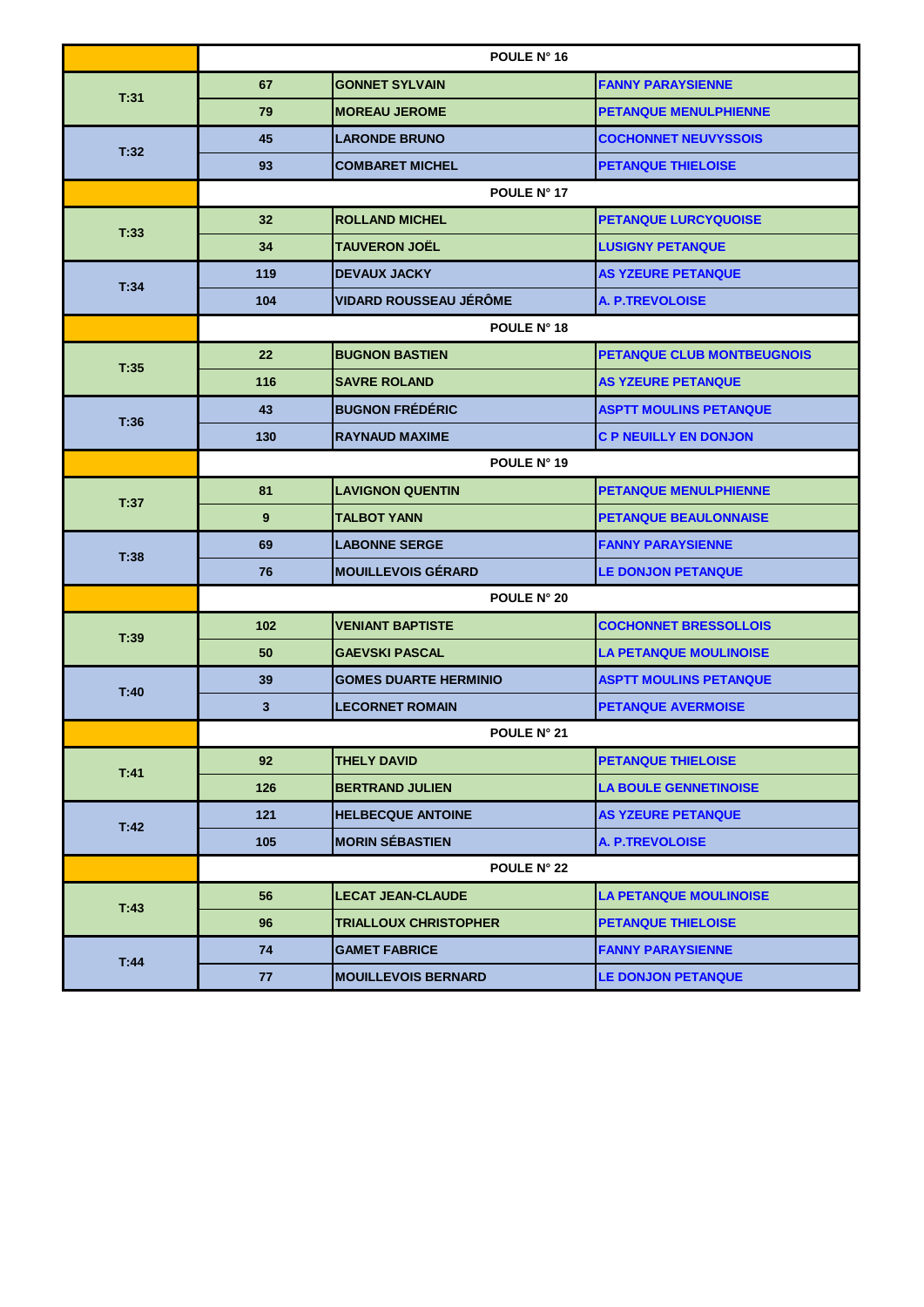|      | POULE N° 23        |                             |                                  |  |
|------|--------------------|-----------------------------|----------------------------------|--|
| T:45 | 128                | <b>GUILLANEUF JULIEN</b>    | <b>LA BOULE GENNETINOISE</b>     |  |
|      | $\overline{7}$     | <b>MOUNY DAMIEN</b>         | <b>PETANQUE BEAULONNAISE</b>     |  |
|      | 38                 | <b>GAEVSKI DIDIER</b>       | <b>ASPTT MOULINS PETANQUE</b>    |  |
| T:46 | 117                | <b>BOUBAT CHRISTOPHE</b>    | <b>AS YZEURE PETANQUE</b>        |  |
|      |                    | <b>POULE N° 24</b>          |                                  |  |
| T:47 | 124                | <b>CHANAL OLIVIER</b>       | <b>AS YZEURE PETANQUE</b>        |  |
|      | 13                 | <b>MAROSSA PASCAL</b>       | <b>E. P. SALIGNY PIERREFITTE</b> |  |
| T:48 | 65                 | <b>FAURE MICHEL</b>         | <b>C P NEUILLY EN DONJON</b>     |  |
|      | 6                  | <b>COUDERC ANTHONY</b>      | <b>PETANQUE BEAULONNAISE</b>     |  |
|      |                    | POULE N° 25                 |                                  |  |
|      | 16                 | <b>VILLALOBOS VINCENT</b>   | <b>E. P. SALIGNY PIERREFITTE</b> |  |
| T:49 | 64                 | <b>BONNABAUD LUDOVIC</b>    | <b>C P NEUILLY EN DONJON</b>     |  |
| T:50 | 109                | <b>VANDESTEENE PATRICK</b>  | <b>A. P.TREVOLOISE</b>           |  |
|      | 123                | <b>DE SYLVA HENRI</b>       | <b>AS YZEURE PETANQUE</b>        |  |
|      | <b>POULE N° 26</b> |                             |                                  |  |
| T:51 | 70                 | <b>GONDARD SÉBASTIEN</b>    | <b>FANNY PARAYSIENNE</b>         |  |
|      | 37                 | <b>DESMOULES CHRISTIAN</b>  | <b>BOULE DE MONTCOMBROUX</b>     |  |
| T:52 | 14                 | <b>SENNEPIN LAURENT</b>     | <b>E. P. SALIGNY PIERREFITTE</b> |  |
|      | 25                 | <b>PONTONNIER MAURICE</b>   | PETANQUE CLUB MONTBEUGNOIS       |  |
|      |                    | <b>POULE N° 27</b>          |                                  |  |
| T:53 | 68                 | <b>CHATELIER GILBERT</b>    | <b>FANNY PARAYSIENNE</b>         |  |
|      | 18                 | <b>LE MAREC JOCELYN</b>     | <b>PETANQUE DOMPIERROISE</b>     |  |
| T:54 | 60                 | <b>PINEAU SÉBASTIEN</b>     | AS NEUILLY LE REAL PET           |  |
|      | 106                | <b>ARNOULD ALAIN</b>        | <b>A. P.TREVOLOISE</b>           |  |
|      |                    | <b>POULE N° 28</b>          |                                  |  |
| T:55 | $\overline{2}$     | <b>FOSSATI AIME</b>         | <b>PETANQUE AVERMOISE</b>        |  |
|      | 111                | <b>CHERRIER JULIEN</b>      | <b>AS YZEURE PETANQUE</b>        |  |
| T:56 | 41                 | <b>MOULIN JEAN LOUIS</b>    | <b>ASPTT MOULINS PETANQUE</b>    |  |
|      | 89                 | <b>MEROT MATTHIS</b>        | <b>VILLENEUVE PETANQUE</b>       |  |
|      |                    | POULE N° 29                 |                                  |  |
| T:57 | 112                | <b>VEDRENNE CHRISTIAN</b>   | <b>AS YZEURE PETANQUE</b>        |  |
|      | 40                 | <b>DORIDOT OLIVIER</b>      | <b>ASPTT MOULINS PETANQUE</b>    |  |
| T:58 | 28                 | <b>DESSEIGNE CHRISTOPHE</b> | PETANQUE LURCYQUOISE             |  |
|      | 100                | <b>BIDAULT ERIC</b>         | <b>COCHONNET BRESSOLLOIS</b>     |  |